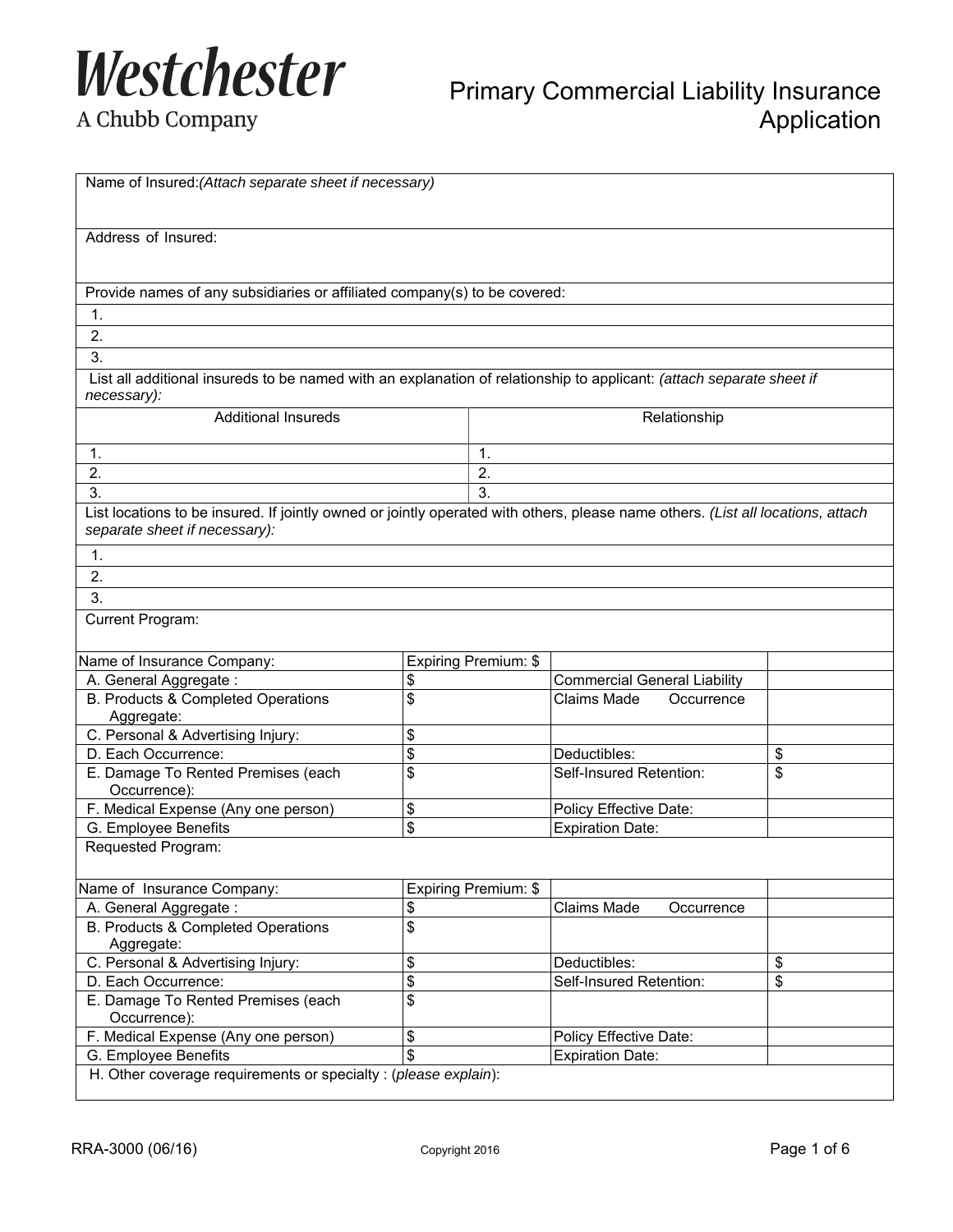

A Chubb Company

# Primary Commercial Liability Insurance **Application**

How long has the company been run by current management? years (*If less than 2 years, please provide detail of prior experience)(attach sheet if necessary*):

| 1. Description of Operations Performed:                                              |                         |                           | Percentages must total 100%               |                        |
|--------------------------------------------------------------------------------------|-------------------------|---------------------------|-------------------------------------------|------------------------|
| A. Track removal, including sale of recovered materials                              |                         |                           | of revenue:                               |                        |
|                                                                                      |                         |                           |                                           |                        |
| B. Track construction, maintenance and/or repair                                     |                         |                           |                                           |                        |
| C. Re-rail of wrecked cars, transfer of materials                                    |                         |                           |                                           |                        |
|                                                                                      |                         |                           |                                           |                        |
| D. Herbicide application to Right of Way                                             |                         |                           |                                           |                        |
| E. Non-herbicide clearing of Right of Way                                            |                         |                           |                                           |                        |
| F. Installation/maintenance of railroad signalization or communications              |                         |                           |                                           |                        |
|                                                                                      |                         |                           |                                           |                        |
| G. Any Non-Railroad work? (please describe):                                         |                         |                           |                                           |                        |
| H. Other (please describe):                                                          |                         |                           |                                           |                        |
| 2. Description of Customers:                                                         |                         |                           | Percentage must total 100% of<br>revenue: |                        |
| A. Shortline Railroad                                                                |                         |                           |                                           |                        |
| <b>B. Regional Railroad</b>                                                          |                         |                           |                                           |                        |
| C. Industry                                                                          |                         |                           |                                           |                        |
| D. Commuter/Transit Systems                                                          |                         |                           |                                           |                        |
| E. Excursion/Scenic Railroad                                                         |                         |                           |                                           |                        |
| F. Class I Railroad                                                                  |                         |                           |                                           |                        |
| 3. Are you a member of the National Railroad Construction and<br>Maintenance         |                         |                           | Yes<br>No                                 |                        |
| 4. List annual revenues and payrolls for each of the following:                      |                         |                           |                                           |                        |
|                                                                                      | Revenues                | Payroll                   |                                           | Number of<br>Employees |
| Estimate for Coming year                                                             | \$                      | \$                        |                                           |                        |
| Current year                                                                         | \$                      | \$                        |                                           |                        |
| Prior year                                                                           | $\overline{\mathbb{S}}$ | $\boldsymbol{\mathsf{S}}$ |                                           |                        |
| 5. Any structural work on railroad bridges or tunnels?<br>(If yes, please describe): |                         |                           |                                           | $\Box$ Yes<br>No       |
|                                                                                      |                         |                           |                                           |                        |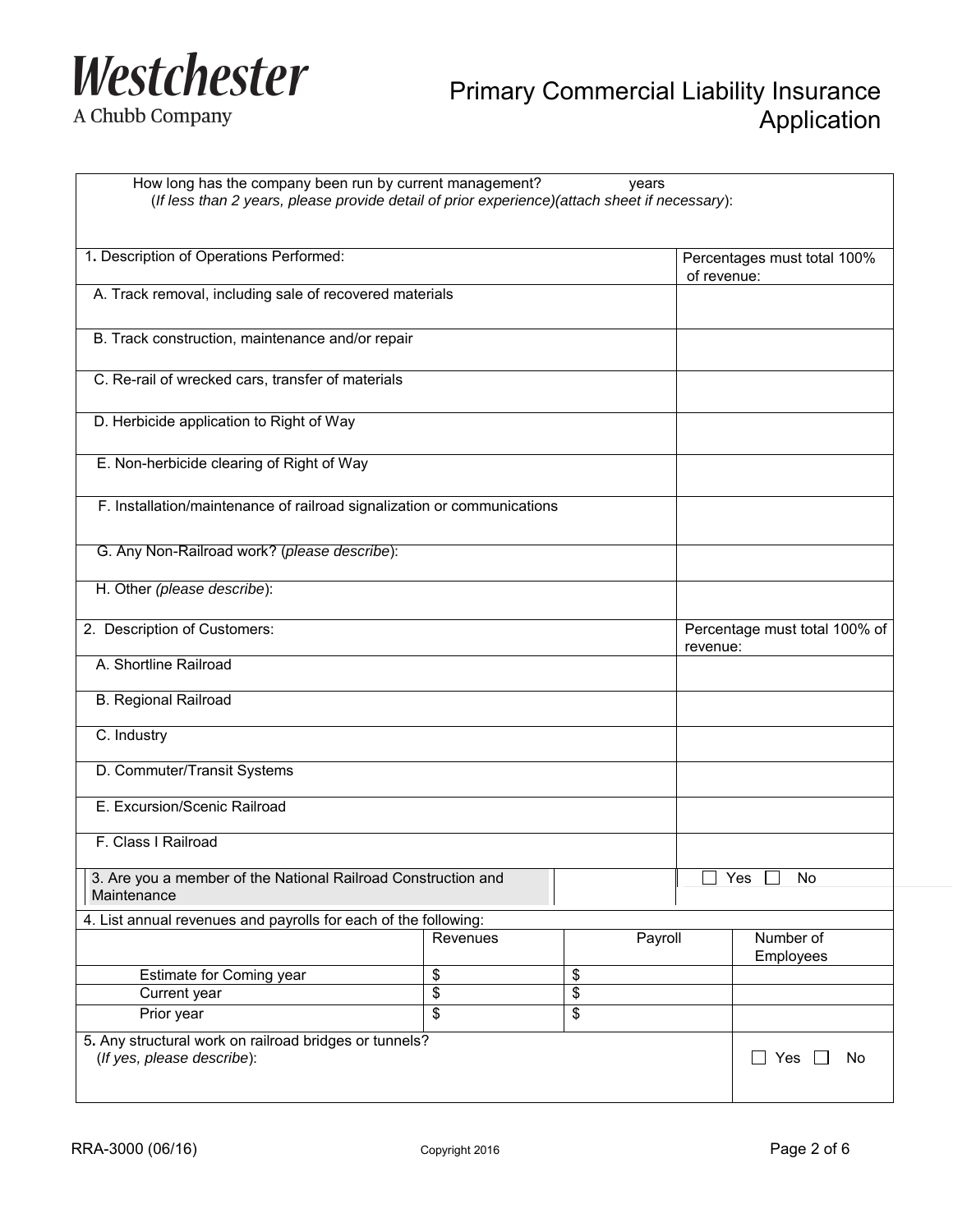

A Chubb Company

## Primary Commercial Liability Insurance Application

| 6. Do you provide design services?<br>(If yes, explain or attach sheet if necessary)                                                    |                 | Yes                    |
|-----------------------------------------------------------------------------------------------------------------------------------------|-----------------|------------------------|
| A. What percentage of contracts involves design?                                                                                        |                 | $\%$                   |
| B. Is design work per FRA specifications?                                                                                               |                 | Yes<br><b>No</b><br>L. |
| C. Is design work reviewed by railroad?                                                                                                 |                 | Yes<br>No              |
| 7. What work is subcontracted? (provide details)                                                                                        | Amount: \$      |                        |
| 8. Are certificates of insurance required of all subcontractors?                                                                        |                 | Yes<br><b>No</b>       |
| A. What limits of liability required on subcontractors insurance?                                                                       |                 | \$                     |
| B. Are hold harmless agreements in your favor required from your subcontractors?                                                        |                 | Yes<br><b>No</b>       |
| 9. Is any of your equipment leased to others?<br>(If yes, what type?)                                                                   |                 | Yes<br>No              |
| with operators<br>without operators                                                                                                     |                 |                        |
| Is lessee required to add contractor as an additional insured under lessee's general<br>liability policy?                               |                 | Yes<br>No.             |
| 10. A. What equipment do you typically use in your operations? (please explain)                                                         |                 |                        |
| 10. B. Any in plant switching of railroad cars?<br>(If yes, please explain):                                                            |                 | Yes<br>No              |
| 11. Does your company act as subcontractor for others? (If so, please explain)                                                          |                 |                        |
| 12. Please list your major customers and the jobs you have completed for them over<br>the past three years: (attach sheet if necessary) |                 |                        |
| Customer                                                                                                                                | Job Description |                        |
|                                                                                                                                         |                 |                        |
|                                                                                                                                         |                 |                        |
|                                                                                                                                         |                 |                        |
|                                                                                                                                         |                 |                        |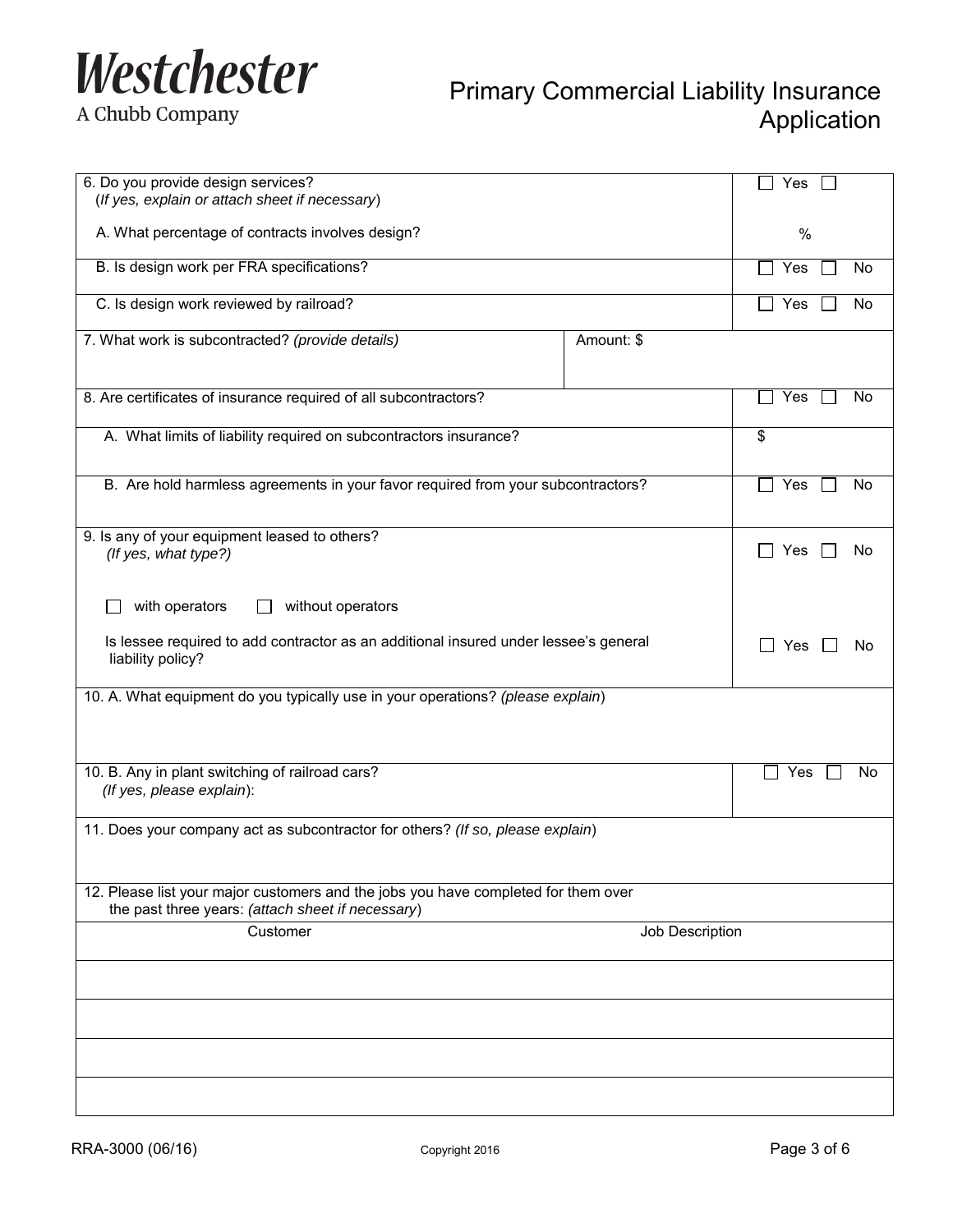

#### A Chubb Company

# Primary Commercial Liability Insurance **Application**

| Any Policy Cancelled, Declined and/or Did not Renew? (If yes, please explain)                                                           | Yes<br>No                   |
|-----------------------------------------------------------------------------------------------------------------------------------------|-----------------------------|
| Is there a formal Safety Program in effect? (If yes, please explain)                                                                    | Yes<br>No<br>$\blacksquare$ |
| Any Exposure to Hazardous Material?<br>(If yes, please explain)                                                                         | Yes<br>No                   |
| Any other Business Being Submitted? (If yes, please explain)                                                                            | Yes<br>No<br>$\blacksquare$ |
| Were there any filed Bankruptcies or Liens against the Insured in the past or are now<br>pending? (If yes, please provide full details) | Yes<br>No                   |
| Are there any Contractor's Permanent Yards? (If so, please explain)                                                                     | Yes<br>No                   |
| Any vacant Land? (describe use)                                                                                                         | $\Box$ Yes<br>No            |
| Do you have any Hold Harmless agreement with customers?<br>(If yes, please explain)                                                     | Yes<br>No                   |
| Does the contractor have specific insurance requirements? ( If so, provide a copy of<br>agreement)                                      | Yes<br>No                   |
| Is the definition of the Insured Contract amended to include work within 50 feet of the<br>Railroad Tracks?                             | Yes<br>No                   |
| Attach Previous Carriers Loss Runs with a Current Validation Date (3-5yrs.)                                                             |                             |
| What are the Experience Modifications for Workers Compensation and Employee Liability over the past 3 yrs:<br>1.<br>2.<br>3.            |                             |
| Please provide the following additional information as attachments:                                                                     |                             |
| safety program<br>company brochures<br>sample/current contracts<br>financial statements                                                 |                             |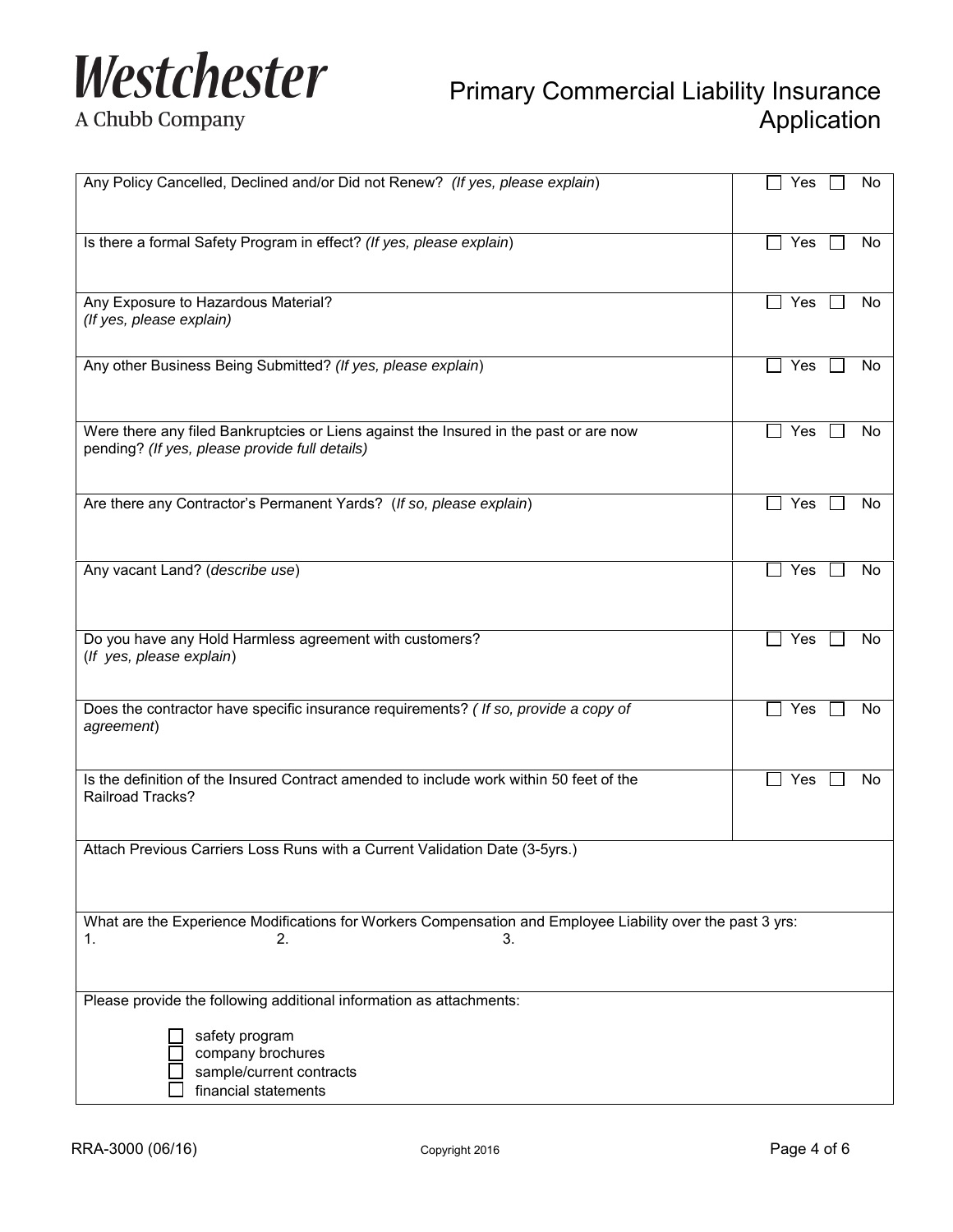

### Primary Commercial Liability Insurance Application

#### **DECLARATIONS**

I declare that the statements and particulars in this application are true and that no material facts have been misstated or suppressed after enquiry. I agree that this application, together with any other information supplied shall form the basis of any contract of insurance effected thereon. I undertake to inform the Insurers of any material alteration to those facts occurring before completion of the contract of insurance. A material fact is one which would influence the acceptance or assessment of the risk.

In addition, I certify that I have read and understand the applicable fraud warnings set forth below:

Signature: \_\_\_\_\_\_\_\_\_\_\_\_\_\_\_\_\_\_\_\_\_\_\_\_\_\_ Date: \_\_\_\_\_\_\_\_\_\_\_\_\_\_\_\_\_\_\_\_\_\_

Position: